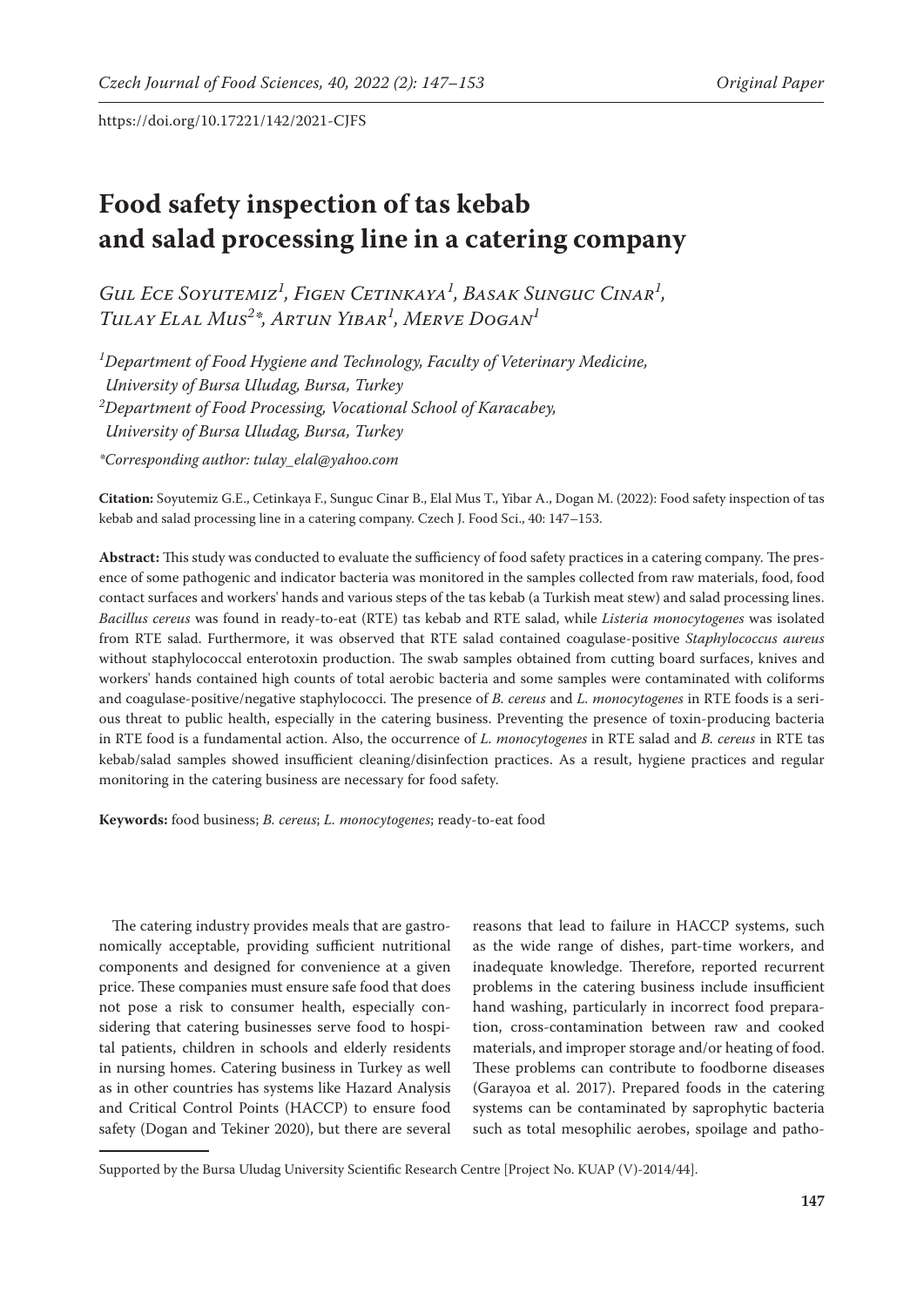gens such as *Salmonella*, *Listeria monocytogenes*, *Escherichia coli*, *Staphylococcus aureus*. These microorganisms may spread from raw materials and also failures of good manufacturing practices by the employee cause contamination (Petruzzelli et al. 2018).

The ability of foodborne pathogens to attach to food contact surfaces is well known. Thus, their elimination from food processing environments and utensils including cutting boards, slicers, knives, and plates, is essential. These surfaces pose a potential risk in the transfer of bacterial foodborne pathogens to foods via cross-contamination (Djekic et al. 2016). In food processing plants, the sufficiency of sanitation on food contact surfaces is monitored by traditional microbiological analyses (viable counts of total bacteria, coliforms, and *E. coli*). For these analyses, the use of hygiene swabs is an important means of measuring the effectiveness of sanitation, because sampling of a food contact surface that is irregular and/or difficult to clean is performed with swabs (Losito et al. 2017).

The objective of this work was to evaluate the food safety of two selected foods prepared in catering service in Bursa (Turkey), by surveillance of the following parameters: the presence of several pathogens (*Clostridium perfringens*, *Bacillus cereus*, *Salmonella* spp., *L. monocytogenes* and *E. coli* O157), hygiene indicator microorganisms (aerobic colony count, coliforms, *E. coli* and staphylococci) and staphylococcal enterotoxins in food samples, various surfaces in contact with food and food handlers' hands in tas kebab and salad processing lines.

### **MATERIAL AND METHODS**

**Sampling procedure.** This study was carried out in a catering company in Bursa Province of Turkey. From December to March, the company was visited six separate times for sampling of different critical process stages and food contact surfaces from each of the tas kebab and salad production lines. Figures 1 and 2 represent the flow diagrams of the production processes of tas kebab and salad, respectively. In the figures, the sampled points are shown by the numbers. On each visit, one sample of food and food contact surface swabs belonging to both processing lines was obtained. So that, totally 6 samples of each food and swabs from tas kebab and salad lines were collected after the 6 sampling visits. At least 250 g portions of food samples were taken. From each production line, the food contact surfaces (cutting board and knife) after normal cleaning procedures and food handlers' hands



Figure 1. Process flow diagram of the tas kebab production line

before working in food preparation were sampled using sterile swabs (LP Italıana, Italy). The surfaces and hands were swabbed once in a 10  $\text{cm}^2$  area. All samples were aseptically transported to the laboratory under cold chain conditions (Tribeca, Turkey) for further analysis.

**Microbiological analyses.** The presence of pathogenic bacteria was investigated in food samples from tas kebab and salad processing lines while the analysis of contamination with hygiene indicator microorganisms was performed in both food and swab samples. Aerobic colony, coliform, *E. coli, Staphylococcus* spp., *C. perfringens*, and *B. cereus* counts were enumerated according to ISO 4833-1 (2013), ISO 4832 (2006), ISO16649-1(2001), ISO6888-1(1999), ISO7937(2004), and ISO 7932 (2004) methods, respectively. To confirm presumptive *B. cereus* strains haemolytic activity was tested on blood agar (146559; Merck, US) and positive results were assumed as presumptive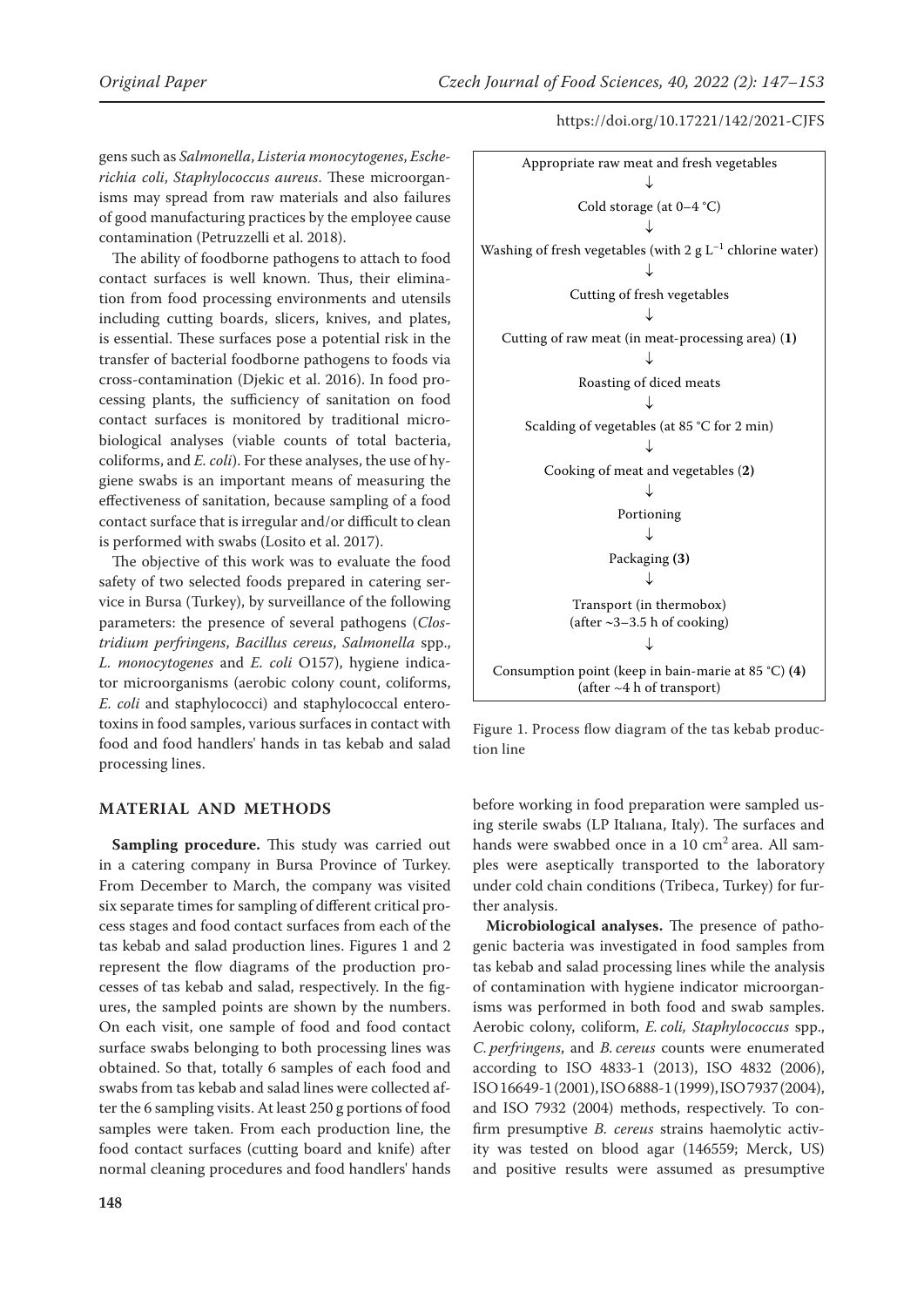

Figure 2. Process flow diagram of the salad production line

*B. cereus*. To detect coagulase-positive staphylococci, the coagulase test was performed on colonies with typical growth characteristics on Baird-Parker agar (105406; Merck, US). The presence of *Salmonella*, *L. monocytogenes,* and *E. coli* O157 was estimated according to ISO 6579 (2002), ISO 11290 (2004), and ISO 16654 (2001) methods, respectively.

**Molecular identification and multiplex polymerase chain reaction (PCR) serotyping of** *L. monocytogenes* **strains.** Chromosomal deoxyribonucleic acid (DNA) of *L. monocytogenes* strains was extracted with spin column filtration kits according to the manufacturer's instructions (QIAamp DNA Mini Kit; Qiagen, Germany). The strains were identified by analysing the 16S ribosomal ribonucleic acid (rRNA) gene derived from DNA extracts using the bacterial universal primers 27F (5'-AGAGTTTGATCMTGGCTCAG-3') and 1492R (5'-GGTTACCTTGTTACGACTT-3') (Lane 1991). The identification results were confirmed by DNA sequence analysis. The sequences obtained were

compared against the sequences available in the National Centre for Biotechnology Information database using the Basic Local Alignment Search Tool (BLAST) program 2.5.0.

For differentiation of 1/2a, 1/2b, 1/2c, and 4b serovars in the isolated *L. monocytogenes* strains, a multiplex polymerase chain reaction (PCR) assay was performed as described by Doumith et al. (2004). Amplified PCR products were analysed on 1.5% agarose gels stained with ethidium bromide and visualized using a Bio-Rad Gel Doc 2000TM imaging system (Bio-Rad, US).

**Staphylococcal enterotoxin determination**. Detection of staphylococcal enterotoxins was done using the VIDAS Staphylococcal Enterotoxins Set II (BioMerieux, France) according to the manufacturer's instructions.

## **RESULTS AND DISCUSSION**

**Hygiene indicator microorganisms in processing lines.** The mean aerobic colony, coliform and staphylococci counts in raw meat samples from the tas kebab processing line were 4.30, 2.63, and 3.32 log colony- -forming units (CFU)  $g^{-1}$ , respectively. After the cooking process, bacterial counts were reduced by 2.80, 2.60, and 3.30 log, respectively. The samples of ready- -to-eat (RTE) tas kebab contained aerobic colony (mean 1.30 log CFU  $g^{-1}$ ) and staphylococci (mean 2.00 log CFU  $g^{-1}$ ), but not coliform bacteria. The detection of coagulase-positive/negative staphylococci in raw meat was acceptable but staphylococcus contamination of RTE tas kebab sample indicates cross- -contamination at the transport and/or service point. To prevent cross-contamination in the catering industry is one of the most important public health topics.

The mean microbial load of prepared salad and RTE salad was 3.37 log CFU  $g^{-1}$  and 3.11 log CFU  $g^{-1}$ for an aerobic colony, 1.74 log CFU  $g^{-1}$  and 1.62 log CFU  $g^{-1}$  for coliforms, and 2.80 log CFU  $g^{-1}$  and 2.60 log CFU  $g^{-1}$  for staphylococci, respectively. There were no significant differences between bacterial counts from prepared salad and RTE salad. On the other hand, the presence of *E. coli* was not observed in any of the analysed food samples. To decrease bacterial counts in RTE salad, it is necessary to update the washing procedure of raw materials. The microbial counts in analysed foods are shown in Table 1.

**Pathogenic bacteria in processing lines.** The incidence of potentially pathogenic bacteria in food from both processing lines is presented in Table 2. No *C. perfringens*, *Salmonella* spp., *L. monocytogenes,* and *E. coli* 0157 were detected in any sample from sampling steps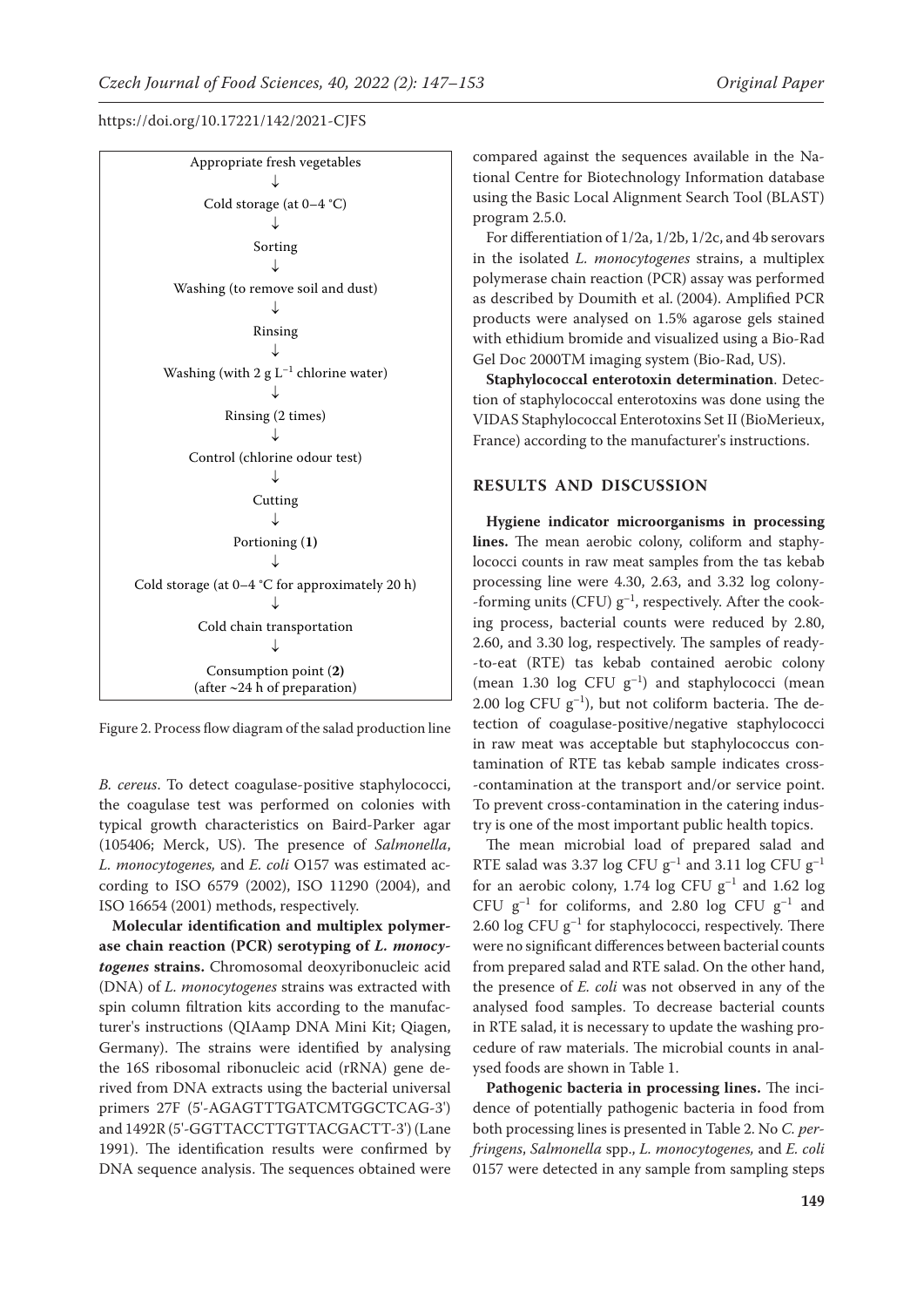|                                                   | Microorganisms       |                 |      |           |                          |        |                            |                 |        |
|---------------------------------------------------|----------------------|-----------------|------|-----------|--------------------------|--------|----------------------------|-----------------|--------|
| Sample                                            | aerobic colony count |                 |      | coliforms |                          |        | <i>Staphylococcus</i> spp. |                 |        |
|                                                   | min.                 | mean $\pm$ SD   | max. | min.      | mean $\pm$ SD            | max.   | min.                       | mean $\pm$ SD   | max.   |
| Tas kebab production line                         |                      |                 |      |           |                          |        |                            |                 |        |
| Raw meat                                          | 3.60                 | $4.30 \pm 0.41$ | 4.85 | < 1.00    | $2.63 \pm 0.35$          | 3.00   | 2.60                       | $3.32 \pm 0.61$ | 4.18   |
| Cooked tas kebab                                  | < 1.00               | $1.46 \pm 0.28$ | 1.30 | < 1.00    | $\overline{\phantom{0}}$ | < 1.00 | < 2.00                     |                 | < 2.00 |
| Tas kebab before transport $\langle 1.00 \rangle$ |                      | $1.30 \pm 0.01$ | 1.30 | < 1.00    | $\qquad \qquad -$        | < 1.00 | < 2.00                     |                 | < 2.00 |
| RTE tas kebab                                     | < 1.00               | $1.30 \pm 0.01$ | 1.30 | < 1.00    | $\overline{\phantom{0}}$ | < 1.00 | < 2.00                     | $2.00 \pm 0.01$ | 2.00   |
| <b>Salad production line</b>                      |                      |                 |      |           |                          |        |                            |                 |        |
| Prepared salad                                    | 2.30                 | $3.37 \pm 0.70$ | 4.26 | < 1.00    | $1.74 \pm 0.70$          | 2.48   | < 2.00                     | $2.80 \pm 1.13$ | 3.60   |
| RTE salad                                         | 1.48                 | $3.11 \pm 0.82$ | 3.67 | < 1.00    | $1.62 \pm 0.23$          | 1.95   | < 2.00                     | $2.60 \pm 0.01$ | 2.60   |

Table 1. Microbial counts in food samples from production steps ( $log CFU g^{-1}$ ) (*n* = 6)

CFU – colony-forming units; SD – standard deviation; RTE – ready-to-eat

and food contact surfaces of the tas kebab production line.

However, *B. cereus* was isolated only from raw meat samples taken during sampling 2 and sampling 4. We also observed that all food samples obtained at the time of sampling 3 from the tas kebab processing line contained *B. cereus*. The counts of the pathogen were found to be 2.78 log CFU  $g^{-1}$  in raw meat and 2.00 log CFU  $g^{-1}$ in cooked tas kebab sample by the destruction of 0.80 log after the cooking process. *B. cereus* counts in RTE tas kebab were 2.30 log CFU  $g^{-1}$  and did not exceed the acceptable limit ( $10^3$  CFU  $g^{-1}$ ) of the Regulation on Turkish Food Codex (TFC) Microbiological Criteria (Law of Authorization: 5996). A study undertaken by Tewari et al. (2015) indicated that the contamination rate with *B. cereus* in cooked meat samples (35%) was higher than in raw meat samples (27.8%). Other study also reported *B. cereus* contamination of raw beef burger in Iran (Soleimani et al. 2017).

During sampling 2 from the salad production line of the company, *B. cereus* was detected in one sample of RTE salad and counted as 3.60 log CFU  $g^{-1}$ . From sampling 6 from this line, one prepared salad and one RTE salad were contaminated with *L. monocytogenes*, which was confirmed by 16S rDNA sequence analysis. This could be due to contaminated raw vegetables used in salad preparation. Raw vegetables can harbour potential foodborne pathogens through irrigation waters contaminated with faecal material and sewage or organic fertilizers applied to agricultural land (Kemajou et al. 2017). In the current work at a catering company, salad vegetables prior to being cut were washed with chlorinated water, but some factors, such as the types and numbers of microorganisms, the organic matter load of water, contact time, pH, and temperature during application, can affect the degree or efficiency of the washing method used for microbial decontamination of vegetables. Furthermore, the detection of *L. monocy-*

| Table 2. Distribution of pathogenic bacteria from production lines |  |  |  |  |
|--------------------------------------------------------------------|--|--|--|--|
|--------------------------------------------------------------------|--|--|--|--|

|                            | Pathogens        |                      |                                  |  |  |  |
|----------------------------|------------------|----------------------|----------------------------------|--|--|--|
| Sample                     | L. monocytogenes | B. cereus            | coagulase-positive staphylococci |  |  |  |
| Tas kebab production line  |                  |                      |                                  |  |  |  |
| Raw meat                   |                  | $+$ sampling 2, 3, 4 | + sampling 6                     |  |  |  |
| Cooked tas kebab           |                  | + sampling 3         |                                  |  |  |  |
| Tas kebab before transport |                  | + sampling 3         |                                  |  |  |  |
| RTE tas kebab              |                  | + sampling 3         |                                  |  |  |  |
| Salad production line      |                  |                      |                                  |  |  |  |
| Prepared salad             | + sampling 6     |                      | + sampling 6                     |  |  |  |
| RTE salad                  | + sampling 6     | $+$ sampling 2       | + sampling 2                     |  |  |  |

RTE – ready-to-eat; *L. monocytogenes* **–** *Listeria monocytogenes*; *B. cereus* **–** *Bacillus cereus*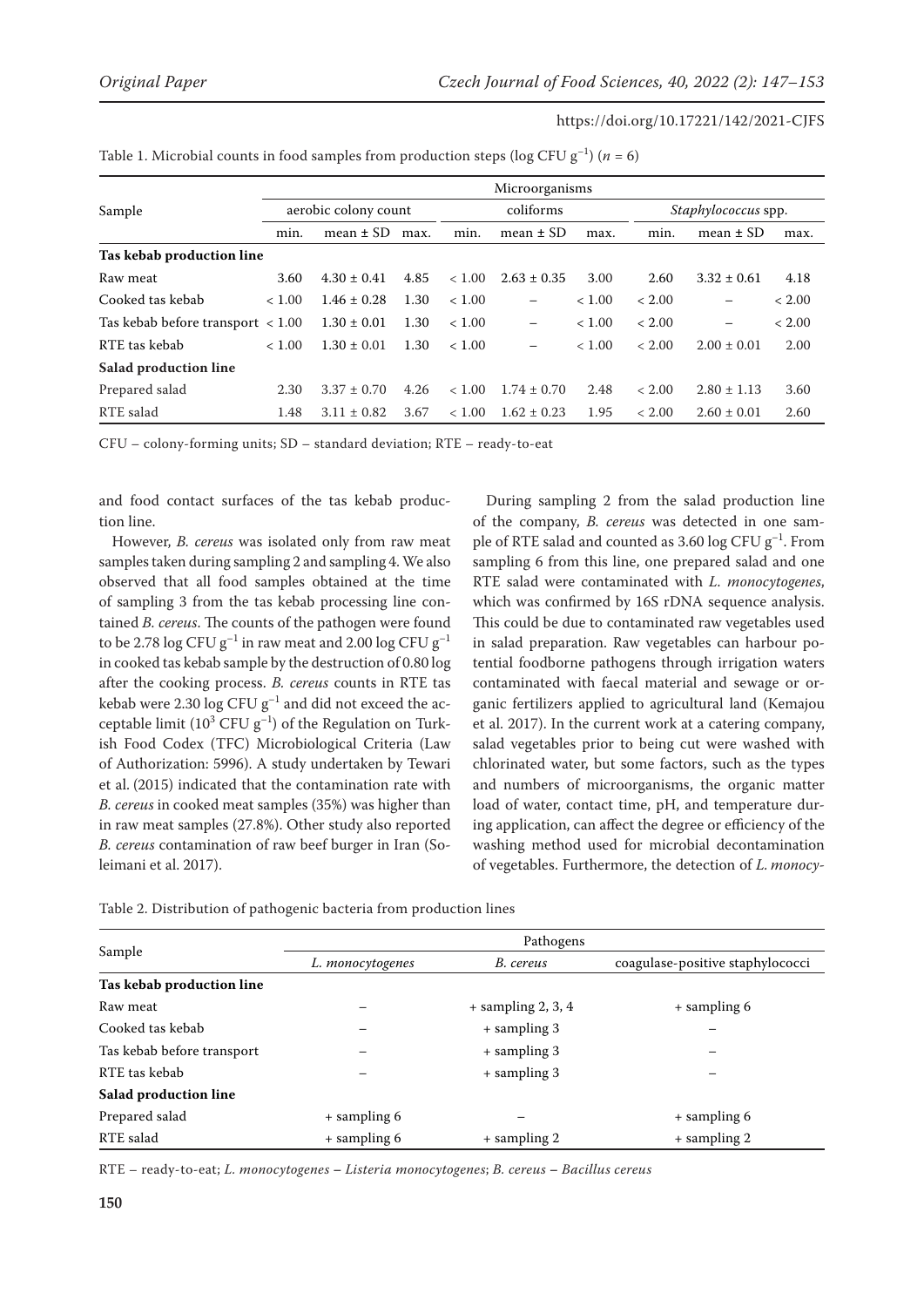*togenes* in salad samples from sampling 6 did not comply with the Regulation on TFC Microbiological Criteria (Law of Authorization: 5996) for this pathogen in RTE salads. Some previously published data also reported the presence of *L. monocytogenes* (Byrne et al. 2016; Kara et al. 2019) and *B. cereus*/*Bacillus* spp. (Chau et al. 2017; Abakari et al. 2018) in raw salad vegetables and/or RTE salads.

Additionally, the coagulase-positive staphylococci were identified in one raw meat sample from sampling 6 from the tas kebab processing line, and in one prepared salad sample from the sixth visit and in one RTE salad sample from sampling 2 from salad processing stages. The coagulase-positive staphylococci counts in these samples were 3.70, 4.60, and 2.00 log CFU  $g^{-1}$ , respectively. Other researchers also documented the presence of coagulase-positive/negative staphylococci in raw meat (Guven et al. 2010; Hanson et al. 2011) and in RTE salads (Pamuk et al. 2013; Saifullah et al. 2018).

**Serotyping of** *L. monocytogenes* **strains***.* The results of the multiplex PCR assay for differentiating the major *L. monocytogenes* serotypes 1/2a, 1/2b, 1/2c, and 4b revealed that two strains isolated in the present study by using the PCR technique did not belong to any of the tested serotypes. However, Braga et al. (2017) evaluated the serotype distribution of *L. monocytogenes* strains isolated from food samples and found that the most prevalent serotypes were 1/2b and 4b. A study carried out by Terzi et al. (2015) in Turkey revealed that one *L. monocytogenes* strain isolated from salad samples was serotyped as 4b. PCR serotyping in the present work did not show the most often potentially pathogenic serovars to humans, because of the contamination of salad samples by only two *L. monocytogenes* strains.

**Staphylococcal enterotoxins.** In this study we identified coagulase-positive staphylococci at levels of 3.70 log CFU  $g^{-1}$  and 4.60 log CFU  $g^{-1}$  in raw meat and prepared salad samples, respectively (data not shown), but not staphylococcal enterotoxins in any sample from tas kebab and salad processing steps. Contrary to our findings, Azeez et al. (2016) found that *S. aureus*  strains isolated from meat products and shellfish were able to produce enterotoxins. Ma et al. (2018) reported that 14 strains isolated from raw meat of *S. aureus* and 8 strains from cooked meat were positive for staphylococcal enterotoxins/enterotoxin-like genes (se/sel).

According to Regulation on TFC Microbiological Criteria (Law of Authorization: 5996), in 25 g of meat dishes *Salmonella* spp. and staphylococcal enterotoxins should not be detected, and *B. cereus* counts must be lower than  $10^2$  CFU g<sup>-1</sup> in a 10-g sample. During one of the six visits, *B. cereus* was detected in RTE tas kebab as  $2 \times 10^2$  log CFU g<sup>-1</sup>. The risk of toxin-forming bacteria in food is very important in the catering industry. In order to prevent *B. cereus* contamination and possible intoxication risks in meat dishes, soil contamination should be prevented during slaughter. Regulation on TFC Microbiological Criteria (Law of Authorization: 5996) requires the absence of *E. coli* in 10 g and *Salmonella* spp., staphylococcal enterotoxins, *L. monocytogenes* in 25 g of RTE salad sample. Inconvenience results were determined at a single visit by the presence of *L. monocytogenes*. Raw vegetables may contain pathogens and they should be decontaminated by chlorine or ozone washing. Despite chlorine washing, *L. monocytogenes* was detected in a salad sample.

**Hygiene indicator microorganisms on food contact surfaces and workers' hands.** Table 3 summarizes

Table 3. Microbial counts taken from swab samples ( $log CFU cm^{-2}$ ) ( $n = 6$ )

|                                     |               | Swabbing the surfaces |                           |                 |                       |                 |                 |  |
|-------------------------------------|---------------|-----------------------|---------------------------|-----------------|-----------------------|-----------------|-----------------|--|
| Microorganisms                      |               |                       | tas kebab production line |                 | salad production line |                 |                 |  |
|                                     |               | cutting board         | knife                     | hands           | cutting board         | knife           | hands           |  |
| Aerobic colony<br>count             | min.          | 2.30                  | 2.00                      | 1.00            | 3.30                  | 3.00            | 5.48            |  |
|                                     | mean $\pm$ SD | $4.39 \pm 1.03$       | $3.86 \pm 1.40$           | $2.82 \pm 1.57$ | $4.51 \pm 0.88$       | $4.47 \pm 1.21$ | $3.82 \pm 1.18$ |  |
|                                     | max.          | 5.46                  | 6.04                      | 4.34            | 5.90                  | 6.11            | 1.90            |  |
| Coliforms                           | min.          | 1.00                  | 1.00                      | < 1.00          | < 1.00                | < 1.00          | < 1.00          |  |
|                                     | mean $\pm$ SD | $2.08 \pm 0.91$       | $1.25 \pm 0.85$           | $1.40 \pm -$    | $2.47 \pm 1.20$       | $2.12 \pm 1.30$ | $2.21 \pm 1.18$ |  |
|                                     | max.          | 3.77                  | 2.60                      | 1.40            | 4.48                  | 3.48            | 3.00            |  |
| Coagulase-positive<br>staphylococci | min.          | < 1.00                | < 1.00                    | < 1.00          | < 1.00                | < 1.00          | < 1.00          |  |
|                                     | mean $\pm$ SD | $2.36 \pm 1.41$       | $1.71 \pm 0.93$           | $2.02 \pm 0.92$ | $1.95 \pm 0.95$       | $2.31 \pm 1.19$ | $2.33 \pm 0.45$ |  |
|                                     | max.          | 1.00                  | 3.25                      | 2.74            | 3.08                  | 3.78            | 3.00            |  |

CFU – colony-forming units; SD – standard deviation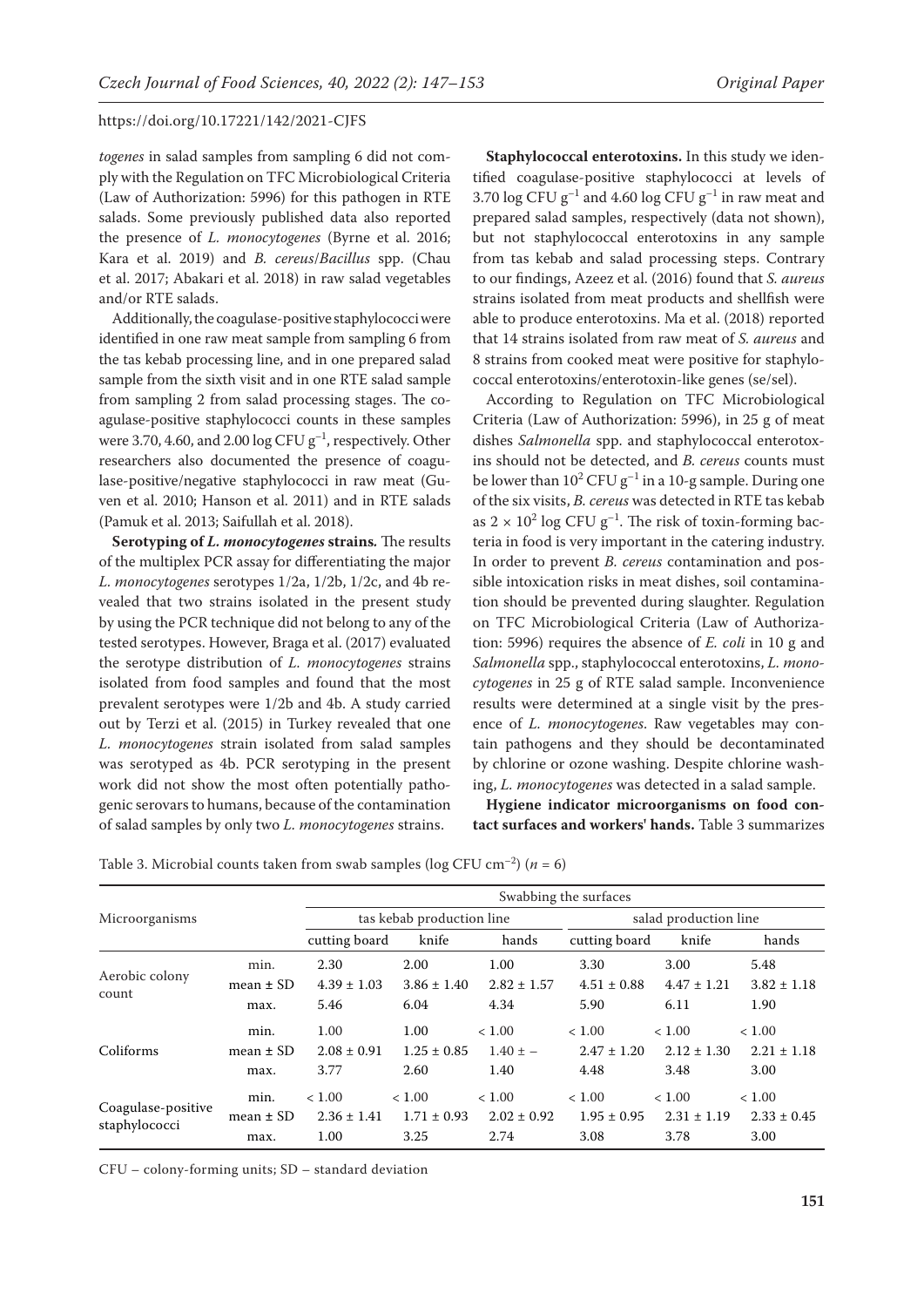the microbial counts on tas kebab and salad preparation surfaces. The mean aerobic colony counts were assigned as 4.39–3.86 log CFU  $cm^{-2}$  (tas kebab making area and 4.51–4.47  $\log$ CFU cm<sup>-2</sup> (salad preparation area) in swab samples taken from cutting boards and knives, respectively. Microbiological criteria for food contact surfaces were established as  $\leq$  0.60 log CFU cm<sup>-2</sup> by Garayoa et al. (2017). According to these criteria, all results of knife and cutting board swab samples were considered inadequate ( $\geq 2 \log$  CFU cm<sup>-2</sup>). In tas kebab making and salad preparation areas total bacteria counts for swab samples from food handlers' hands were recovered as 2.82 log CFU  $cm^{-2}$  and 3.82 log CFU  $cm^{-2}$ , respectively. The study focused on hygiene quality in several catering establishments revealed 38.2% of unacceptable total aerobic bacterial counts on tools, surfaces, and also, unlike the present research none of the food handlers' hands was contaminated with aerobic bacteria (Dogan and Tekiner 2020). Petruzzelli et al. (2018) revealed total mesophilic aerobes (minimum  $< 1$  log CFU  $\text{cm}^{-2}$  and maximum 1.51 log CFU  $\text{cm}^{-2}$ ) on work surfaces in the school catering system.

The surface of one cutting board from sampling 5 from tas kebab preparation areas was found to be contaminated with *E. coli* (2.78 log CFU cm<sup>-2</sup>). Additionally, sampling 3 from the salad processing line showed that one cutting board surface contained coagulase-positive staphylococci (1.60 log CFU cm<sup>-2</sup>). Similarly, Fernandes et al. (2017) isolated *E. coli* in 6.7% of processing surface samples, collected after the equipment sanitation process from a beef jerky production line. Gutierrez et al. (2012) reported an incidence rate of 3.2% for *S. aureus* on meat industry contact surfaces.

As a result, in the salad processing line coliform bacteria (isolated from a knife and a cutting board) and coagulase-negative staphylococci (isolated from a knife, workers' hands) were detected in sampling 2 and 6, at the same time pathogens (*L. monocytogenes*, *B. cereus*, and coagulase-positive staphylococci) were also isolated in RTE salad. Similarly, in sampling 3 of the tas kebab processing line, *B. cereus* was isolated from RTE tas kebab, and also, from swabs collected from a knife, while workers' hands were contaminated with coliforms and coagulase-negative staphylococci. A failure in the cleaning and disinfection process or unmindful behaviours of workers in salad and tas kebab processing lines can lead to pathogen contamination of RTE foods. On the other hand, a cutting board was contaminated with *E. coli* in sampling 5 from the tas kebab production line but RTE tas kebab samples did not contain any pathogens.

#### **CONCLUSION**

The chosen catering company has ISO 22000 certificate and regular audit, and also, the employees completed hygiene training. Nevertheless, pathogens and hygiene indicator bacteria were found in food samples from some production steps and utensils. In the tas kebab production line, a cross-contamination risk was very high depending on raw meat. However, the soil on vegetables and a failure in chlorine washing can be sources of contamination in salad samples. Observations of employee behaviours showed that the kitchen staff go to break time in kitchen clothes and there is no staff to control glove changing frequency. All these facts can clarify the presence of pathogens and some indicator bacteria in analysed samples. Catering foods distributed to several places are consumed by excessively many people, so the presence of toxin-producing bacteria and *Listeria* spp. in RTE food is vital for public health. Regularly training employees by hygiene practices and monitoring the results should be ensured to avoid future risks. As a result, good hygienic and manufacturing practices in the catering industry need to be implemented to prevent microbiological contamination and to ensure food safety for consumers.

**Acknowledgement.** The authors thank the catering company and staff where the research was conducted.

#### **REFERENCES**

- Abakari G., Cobbina S.J., Yeleliere E. (2018): Microbial quality of ready-to-eat vegetable salads vended in the central business district of Tamale, Ghana. International Journal of Food Contamination, 5: 3.
- Azeez A.Z., Farhan Y.I., Jessim A.I., Fakhry S.S., Khudiar M.M., Adulbaqi A.A., Ismail L.A. (2016): Detection of *Staphylococcus aureus* enterotoxins genes in food collected from local markets at Baghdad City. World Journal of Experimental Biosciences, 4: 93–97.
- Braga V., Vazquez S., Vico V., Pastorino V., Mota M.I., Legnani M., Schelotto F., Lancibidad G., Varela G. (2017): Prevalence and serotype distribution of *Listeria monocytogenes* isolated from foods in Montevideo – Uruguay. Brazilian Journal of Microbiology, 48: 689–694.
- Byrne V.V., Hofer E., Valim D.C., Almeida R.C.C. (2016): Occurrence and antimicrobial resistance patterns of *Listeria monocytogenes* isolated from vegetables. Brazilian Journal of Microbiology, 47: 438–443.
- Chau M.L., Aung K.T., Hapuarachchi H.C., Lee P.S.V., Lim P.Y., Kang J.S.L., Ng Y., Yap H.M., Yuk H.Y., Gutier-